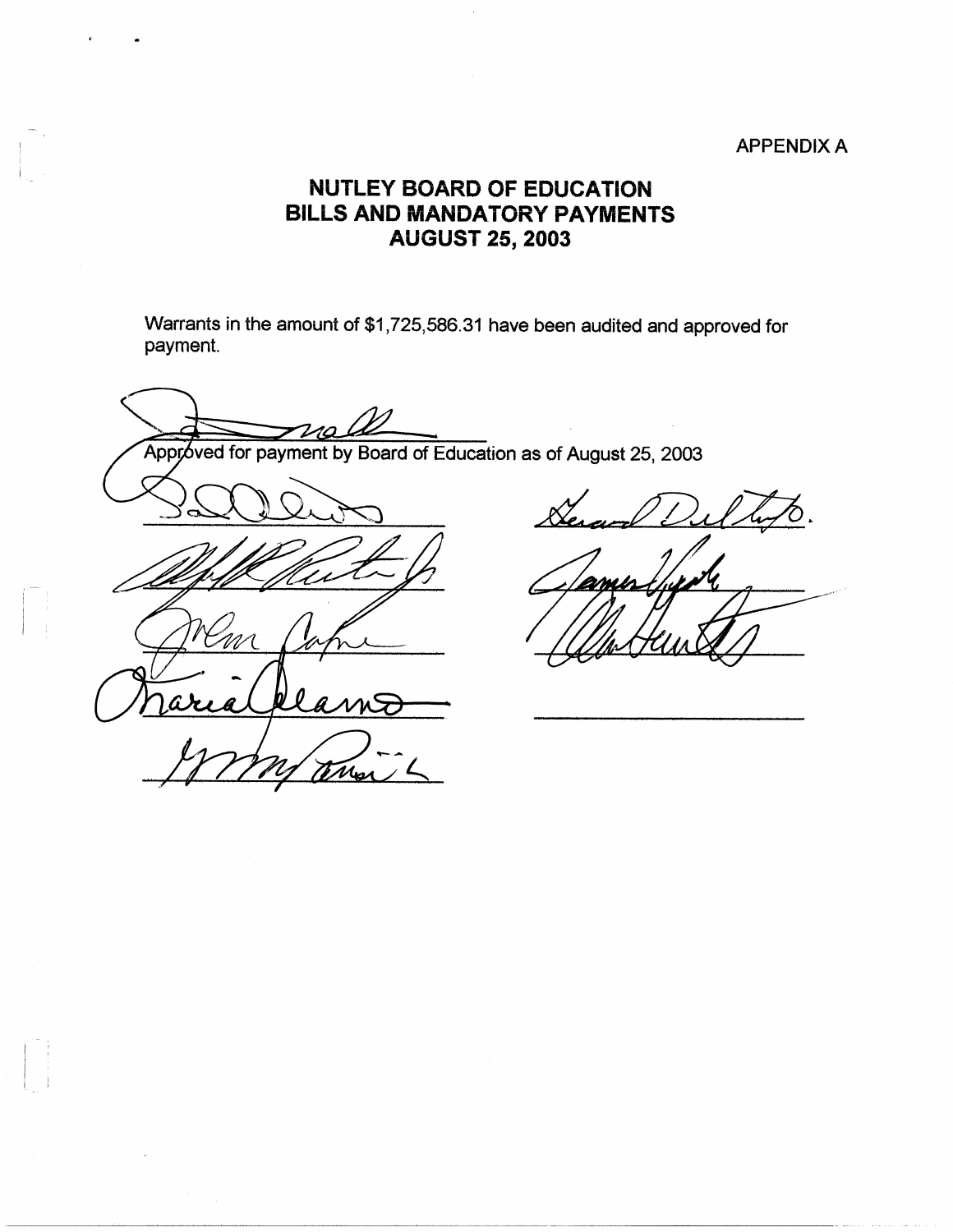Check journal ·

ext Nutley Board of Education **Page 1 of 7** Nutley Board of Education

Starting date 7/29/03 Ending date 8/25/03

| ็เทนm      | Date     | Rec date          | <b>Vcode</b>    | Vendor name                                | <b>Check amount</b> |
|------------|----------|-------------------|-----------------|--------------------------------------------|---------------------|
| 0160       | 07/29/03 |                   |                 | <b>VCHB VISIT CHARLOTTE HOUSING BUREAU</b> | \$136.00            |
| 060161 H   | 07/30/03 | 07/31/03          | <b>PAY</b>      | <b>B.O.E. SALARY ACCOUNT</b>               | \$238,583.44        |
| 060162 H   | 07/29/03 | 07/31/03          |                 | BOES BOARD OF EDUCATION SALARY ACCOUNT     | \$14,728.06         |
| 060163 H   | 07/29/03 |                   | <b>IHS</b>      | <b>INTERNATIONAL HEALTHCARE SERVICES</b>   | \$212.57            |
| 060164 H   |          | 07/29/03 07/31/03 | <b>BSI2</b>     | <b>BENECARD SERVICES, INC.</b>             | \$14,374.80         |
| 060165 H   |          | 07/29/03 07/31/03 |                 | BOES BOARD OF EDUCATION SALARY ACCOUNT     | \$3,445.03          |
| 060166 H   | 07/29/03 | 07/31/03          |                 | FFB2 FIRST UNION BANK                      | \$2,000.00          |
| 060167 H   | 07/31/03 |                   |                 | <b>HBCE HORIZON BLUE CROSS</b>             | \$26,672.40         |
| 060168     | 08/01/03 |                   |                 | <b>JUA1 JUDRICH ASSOCIATES</b>             | \$1,650.00          |
| 060169     | 08/01/03 |                   |                 | RAY1 RAYMONDE; BARON                       | \$140.00            |
| 060170     | 08/01/03 |                   |                 | HOW/ WANG; HONG                            | \$11,111.50         |
| 060171     | 08/01/03 |                   |                 | UMD3 UMDNJ-SCHOOL OF PUBLIC HEALTH         | \$525.00            |
| 060172     | 08/04/03 |                   | <b>SPH</b>      | <b>SPHERE COMMUNICATIONS</b>               | \$192,257.12        |
| 060173 H   | 08/07/03 |                   |                 | SNJH STATE OF NJ HEALTH BENEFITS FUND      | \$327,856.39        |
| 060174     | 08/07/03 |                   | <b>DCM</b>      | DCM ARCHITECTURE INC.                      | \$40,071.00         |
| 060175     | 08/08/03 |                   |                 | <b>GEC4 GE CAPITAL</b>                     | \$675.00            |
| 060176     | 08/08/03 |                   | PB -            | PITNEY BOWES INC.                          | \$407.90            |
| $)177$ H   | 08/15/03 |                   | <b>PAY</b>      | <b>B.O.E. SALARY ACCOUNT</b>               | \$226,057.85        |
| 0178 H     | 08/12/03 |                   |                 | BOES BOARD OF EDUCATION SALARY ACCOUNT     | \$13,761.07         |
| 060179 H   | 08/12/03 |                   |                 | BOES BOARD OF EDUCATION SALARY ACCOUNT     | \$3,176.77          |
| 060180 H   | 08/15/03 |                   | <b>DIPA</b>     | <b>PACE; DIANE</b>                         | \$243.00            |
| 060181 H   | 08/15/03 |                   | <b>PDI</b>      | PANASONIC DOCUMENT IMAGING                 | \$69.41             |
| 060182 H   | 08/15/03 |                   | <b>CAL</b>      | <b>CALENDARS</b>                           | \$24.35             |
| 060183 H   | 08/19/03 |                   |                 | <b>SOD2 SUPERINTENDENT OF DOCUMENTS</b>    | \$23.75             |
| 060184 H   | 08/19/03 |                   | <b>CIT</b>      | CIT TECHNOLOGY FINANCIAL SERVICES, INC.    | \$487.20            |
| 060185 H   | 08/19/03 |                   |                 | EZP2 E-Z PASS                              | \$46.00             |
| 060186     | 08/25/03 |                   |                 | AME AMERADA HESS                           | \$312.56            |
| 060187     | 08/25/03 |                   |                 | BCSS BERGEN COUNTY SPECIAL SERVICES        | \$378.00            |
| 060188     | 08/25/03 |                   |                 | SC10 CAMMARATA, MD; SANDRA                 | \$350.00            |
| 060189     | 08/25/03 |                   |                 | <b>CAN1 CANON BUSINESS SOLUTIONS</b>       | \$2,983.50          |
| 060190     | 08/25/03 |                   | <b>CHE</b>      | <b>CHERENSON GROUP</b>                     | \$1,742.19          |
| 060191     | 08/25/03 |                   | <b>CSI</b>      | <b>COMPUTER SOLUTIONS INC</b>              | \$2,000.00          |
| 060192     | 08/25/03 |                   |                 | <b>GSST GARDEN STATE SPORTS TURF</b>       | \$1,200.00          |
| 060193     | 08/25/03 |                   | HJ <sub>2</sub> | <b>HERFF JONES</b>                         | \$11.15             |
| 060194     | 08/25/03 |                   | <b>HJ</b>       | <b>HERFF JONES INC.</b>                    | \$877.00            |
| 195        | 08/25/03 |                   | HR              | <b>HODGES RENTALS</b>                      | \$877.50            |
| <b>196</b> | 08/25/03 |                   |                 | <b>KONN KONN; MARI</b>                     | \$101.89            |
| 060197     | 08/25/03 |                   |                 | LARO LA ROCCA, FEELEY & SMITH, LLC         | \$1,460.00          |
| 060198     | 08/25/03 |                   | <b>LSC</b>      | <b>LIBERTY SCIENCE CENTER</b>              | \$80.00             |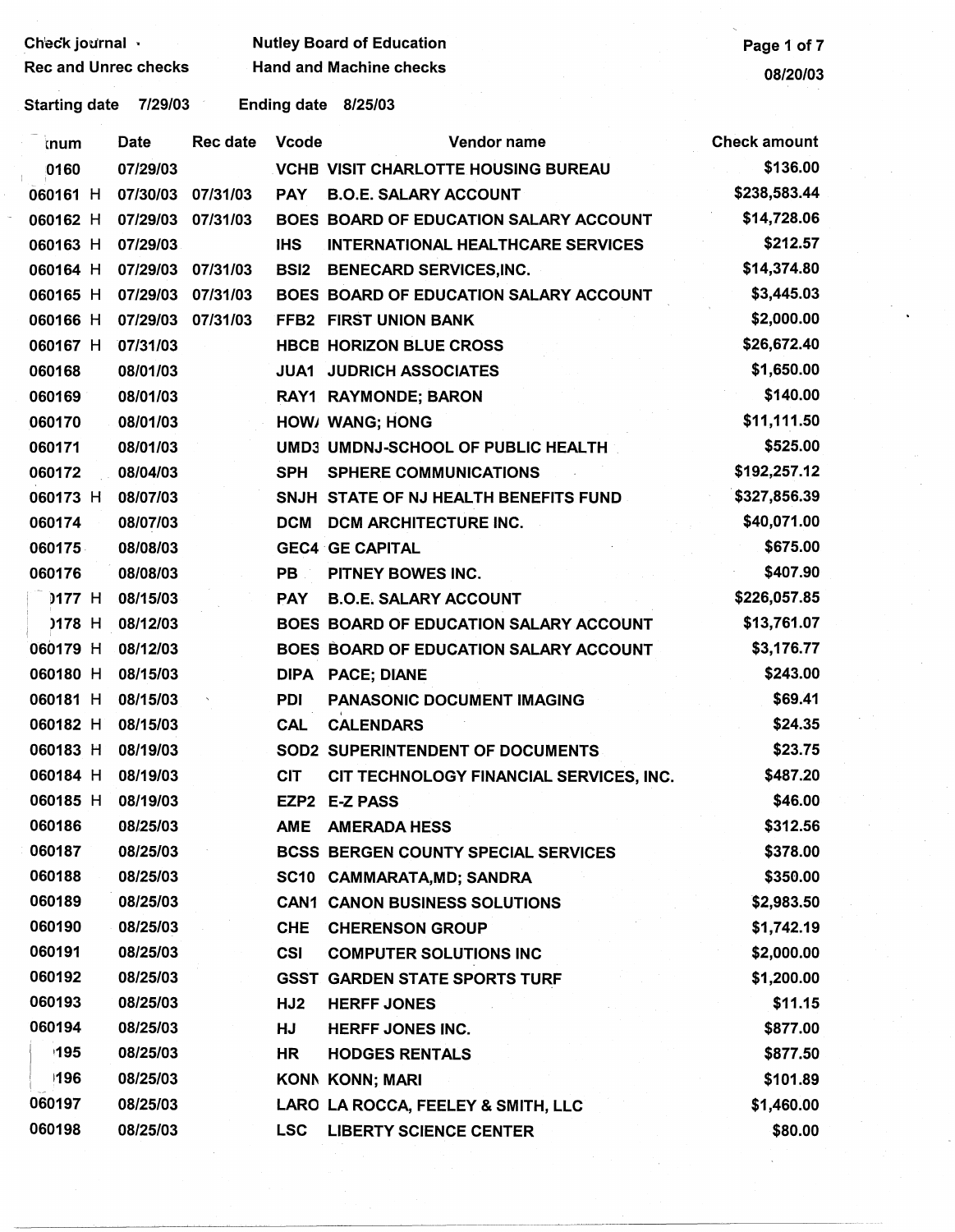Check journal **Nutley Board of Education** 

Rec and Unrec checks Hand and Machine checks **Exercía and Machine checks** 08/20/03 Starting date 7/29/03 Ending date 8/25/03 Cknum Date Rec date Vcode Vendor name Check amount 060199 08/25/03 LVC **LIBRARY** VIDEO CO. \$565.02 060200 08/25/03 LIFE LOVAAS INSTITUTE FOR EARLY INTERVENTION \$4,138.75 060201 08/25/03 MUJC MORRIS UNION JOINTURE COMMISSION \$312.90 060202 08/25/03 NJDA NEW JERSEY DEPARTMENT OF AGRICULTURE \$20.30 060203 08/25/03 **SN** NICASTRO; SUSAN \$567.00 060204 08/25/03 NJN1 NORTH JERSEY MEDIA GROUP INC. \$151.50 060205 08/25/03 PCSL PANASONIC COMMUNICATIONS & SYS LEASE A \$1,036.04 060206 08/25/03 PLC2 PHOENIX LEARNING CENTER \$3,780.00 060207 08/25/03 PT PRINTING TECHNIQUES \$1,375.00 060208 08/25/03 RUI RENTALS UNLIMITED INC. \$260.00 060209 08/25/03 **SSA** S & S WORLDWIDE \$849.39 060210 08/25/03 SPC SCHOOL SPECIAL TY INC \$247.90 060211 08/25/03 TT TALL Y'S TROPHY \$50.00 060212 08/25/03 TRS THERAPEUTIC REHABILITATION SERVICES \$252.00 060213 08/25/03 VOIC T-MOBILE \$583.09. 060214 08/25/03 WPT TREMCO \$1,679.00 060215 08/25/03 NEWF NEWRENT INC. \$2,150.00 060216 08/25/03 AP7 ACTE PUBLICATIONS \$45.00 060217 08/25/03 AGL AGL WELDING SUPPLY CO. INC. \$23.00 060218 08/25/03 AIRB AIRBORNE EXPRESS \$85.92 060219 08/25/03 AS6 ALLEGRO SCHOOL \$18,420.00 060220 08/25/03 AFC ALLIED FILTER COMPANY \$2,299.20 060221 08/25/03 AMSC ALVAH M **SQUIBB** CO., INC. \$202.55 060222 08/25/03 ALVA ALVAREZ;ANGELA \$437.40 060223 08/25/03 ALR1 APPLAUSE LEARNING RESOURCES \$51.80 060224 08/25/03 ARCH ARCH WIRELESS \$136.64 060225 08/25/03 ASCD ASCD \$268.00 060226 08/25/03 AFS ASTONE FLEET SERVICE AFS \$4.401.93 060227 08/25/03 ATT AT&T· \$288.00 060228 08/25/03 ATRA ATRA JANITORIAL SUPPLY CO INC \$7,766.90 060229 08/25/03 BS4 **BANYAN** SCHOOL \$2,797.94 060230 **.08/25/03** BSCC BELLEVILLE SUPPLY CO., INC. **\$254.04**  060231 08/25/03 BPS BELLRIDGE PLUMBING SUPPLY CORPORATION \$548.89 060232 08/25/03 **BSS** BELL'S SECURITY SALES INC \$139.53 060233 08/25/03 BCT1 BERGEN COUNTY ACADEMIES \$8,034.00 060234 08/25/03 BCSU BEST COMPUTER SUPPLIES \$1,030.40 060235 08/25/03 **BMI** BMI EDUCATIONAL SERVICES \$155.20 060236 08/25/03 BE1 **BRANDON** ENTERPRISE **\$159.99**  ' 060237 08/25/03 **BDI** BRODARTCO. \$191.50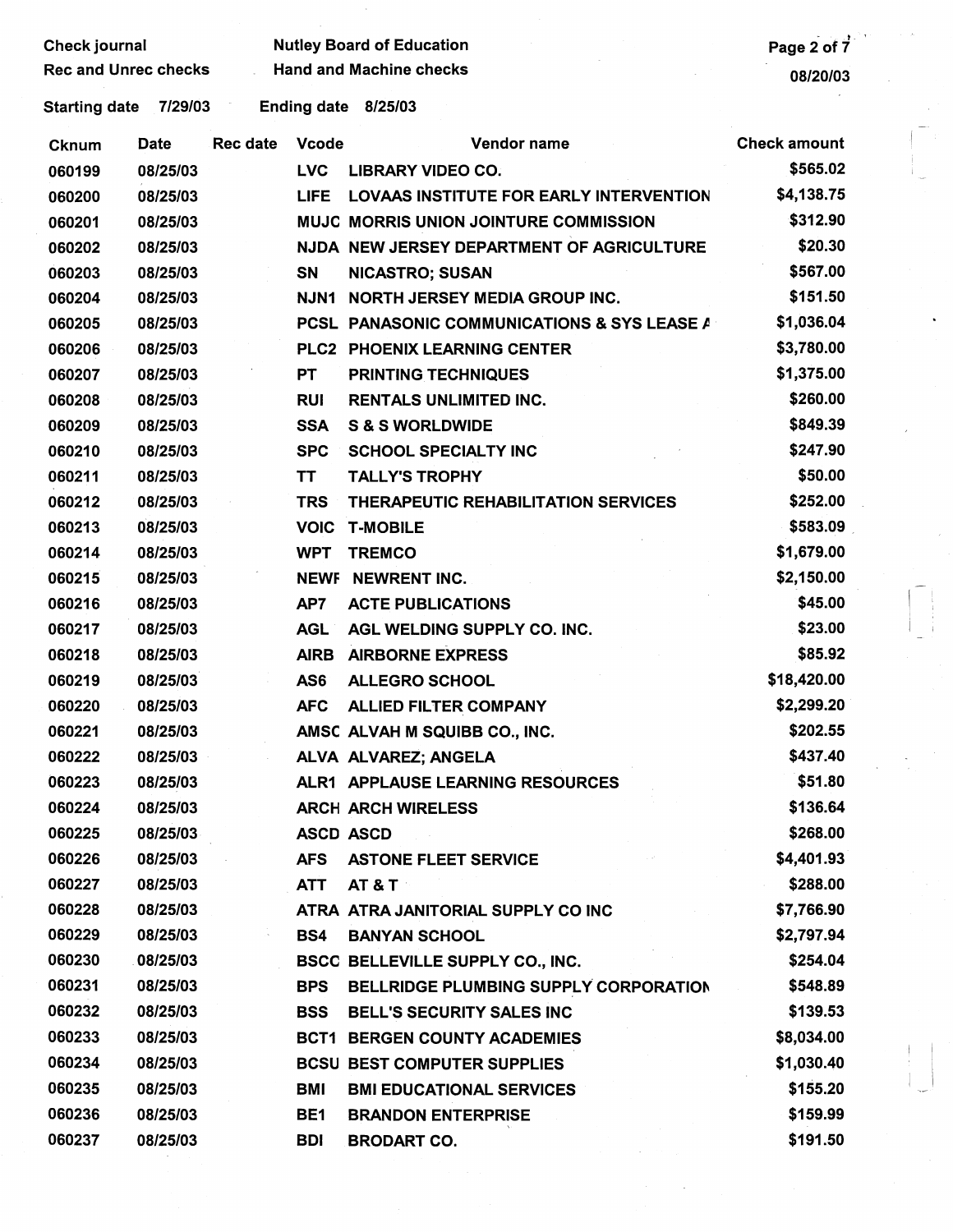Check journal , Nutley Board of Education<br>Rec and Unrec checks Hand and Machine checks (Page 3 of 7 Rec and Machine checks and Machine checks and December 2012 08/20/03

Starting date 7/29/03 Ending date 8/25/03

| knum         | Date     | Rec date | <b>Vcode</b>    | Vendor name                                        | <b>Check amount</b> |
|--------------|----------|----------|-----------------|----------------------------------------------------|---------------------|
| <b>10238</b> | 08/25/03 |          |                 | <b>RBU1 BUCCI; ROSA</b>                            | \$216.00            |
| 060239       | 08/25/03 |          | <b>CFC</b>      | <b>C F CONNOLLY DIST CO INC</b>                    | \$216.00            |
| 060240       | 08/25/03 |          |                 | <b>CABL CABLEVISION LIGHTPATH INC</b>              | \$6,160.00          |
| 060241       | 08/25/03 |          | <b>CW</b>       | <b>CANTY WIPER &amp; SUPPLY CO.INC.</b>            | \$1,687.50          |
| 060242       | 08/25/03 |          |                 | <b>CASS CASSIE; LORIANN</b>                        | \$900.00            |
| 060243       | 08/25/03 |          |                 | <b>CDW2 CDW GOVERNMENT INC.</b>                    | \$2,607.87          |
| 060244       | 08/25/03 |          | <b>CPC</b>      | <b>CENTRAL-LEWMAR PAPER</b>                        | \$18,914.66         |
| 060245       | 08/25/03 |          | CP <sub>1</sub> | <b>CEREBRAL PALSY ASSOC MIDDLESEX COUNTY</b>       | \$16,408.00         |
| 060246       | 08/25/03 |          | <b>CHE</b>      | <b>CHERENSON GROUP</b>                             | \$768.72            |
| 060247       | 08/25/03 |          |                 | <b>CC15 CHILDREN'S CENTER</b>                      | \$6,355.50          |
| 060248       | 08/25/03 |          | CI2             | <b>CHILDRENS INSTITUTE</b>                         | \$15,075.00         |
| 060249       | 08/25/03 |          | RC <sub>3</sub> | <b>CIOFFI; ROSE</b>                                | \$450.00            |
| 060250       | 08/25/03 |          | CEP1            | <b>COIN EDUCATIONAL PRODUCTS</b>                   | \$1,195.00          |
| 060251       | 08/25/03 |          |                 | <b>CMC5 CONCENTRA MEDICAL CENTERS</b>              | \$55.00             |
| 060252       | 08/25/03 |          |                 | <b>CONS CONSIDINE; MARIA</b>                       | \$450.00            |
| 060253       | 08/25/03 |          | CG              | <b>CONTEMPORARY GLASS</b>                          | \$33.20             |
| 060254       | 08/25/03 |          | <b>COT</b>      | <b>COTTRELL PRINTING</b>                           | \$238.50            |
| 0255         | 08/25/03 |          |                 | CFEC COUNCIL FOR EXCEPTIONAL CHILDREN              | \$169.00            |
| 0256         | 08/25/03 |          | RD7             | DALY; RACHEL                                       | \$512.00            |
| 060257       | 08/25/03 |          |                 | <b>DACC DASHCO</b>                                 | \$1,309.69          |
| 060258       | 08/25/03 |          | DAY1            | DAY-TIMERS, INC.                                   | \$19.66             |
| 060259       | 08/25/03 |          | <b>DCM</b>      | DCM ARCHITECTURE INC.                              | \$80,142.00         |
| 060260       | 08/25/03 |          | <b>DEL</b>      | DELL MARKETING, L.P.                               | \$91,756.46         |
| 060261       | 08/25/03 |          |                 | <b>DDDC DOUGLASS DEVELOPMENT DISABILITIES CNTR</b> | \$15,801.12         |
| 060262       | 08/25/03 |          | <b>DUP</b>      | DUPLITRON, INC.                                    | \$9,196.80          |
| 060263       | 08/25/03 |          |                 | <b>ECLC ECLC OF NEW JERSEY</b>                     | \$5,883.60          |
| 060264       | 08/25/03 |          | <b>ED</b>       | EDUCATIONAL DESIGN/TRIUMPH LEARNING                | \$196.90            |
| 060265       | 08/25/03 |          | <b>ELIT</b>     | <b>ELITE</b>                                       | \$521.71            |
| 060266       | 08/25/03 |          |                 | <b>ELMW ELMWOOD SUPPLY</b>                         | \$297.60            |
| 060267       | 08/25/03 |          | EA              | <b>ENERGY FOR AMERICA</b>                          | \$3,986.00          |
| 060269       | 08/25/03 |          |                 | EPLU EPLUS TECHNOLOGIES, INC.                      | \$19,894.85         |
| 060270       | 08/25/03 |          | <b>EAIE</b>     | <b>ERIC ARMIN INC.</b>                             | \$2,317.95          |
| 060271       | 08/25/03 |          |                 | ECDP ESSEX COUNTY DEPT.OF PARKS, RECREATION        | \$616.00            |
| 060272       | 08/25/03 |          |                 | <b>ECES ESSEX COUNTY EDUCATIONAL SERVICES</b>      | \$2,892.75          |
| 060273       | 08/25/03 |          |                 | ECSB ESSEX COUNTY SCHOOL BOARDS ASSOCIATIC         | \$200.00            |
| 1274         | 08/25/03 |          |                 | <b>ECSC ESSEX COUNTY STEERING COMMITTEE</b>        | \$200.00            |
| 1275         | 08/25/03 |          |                 | <b>ECS1 EXECUTIVE COFFEE SERVICE INC.</b>          | \$106.92            |
| 060276       | 08/25/03 |          |                 | EZP2 E-Z PASS                                      | \$2,000.00          |
| 060277       | 08/25/03 |          | <b>FOG</b>      | <b>FOGARTY &amp; HARA, ESQS.</b>                   | \$2,080.25          |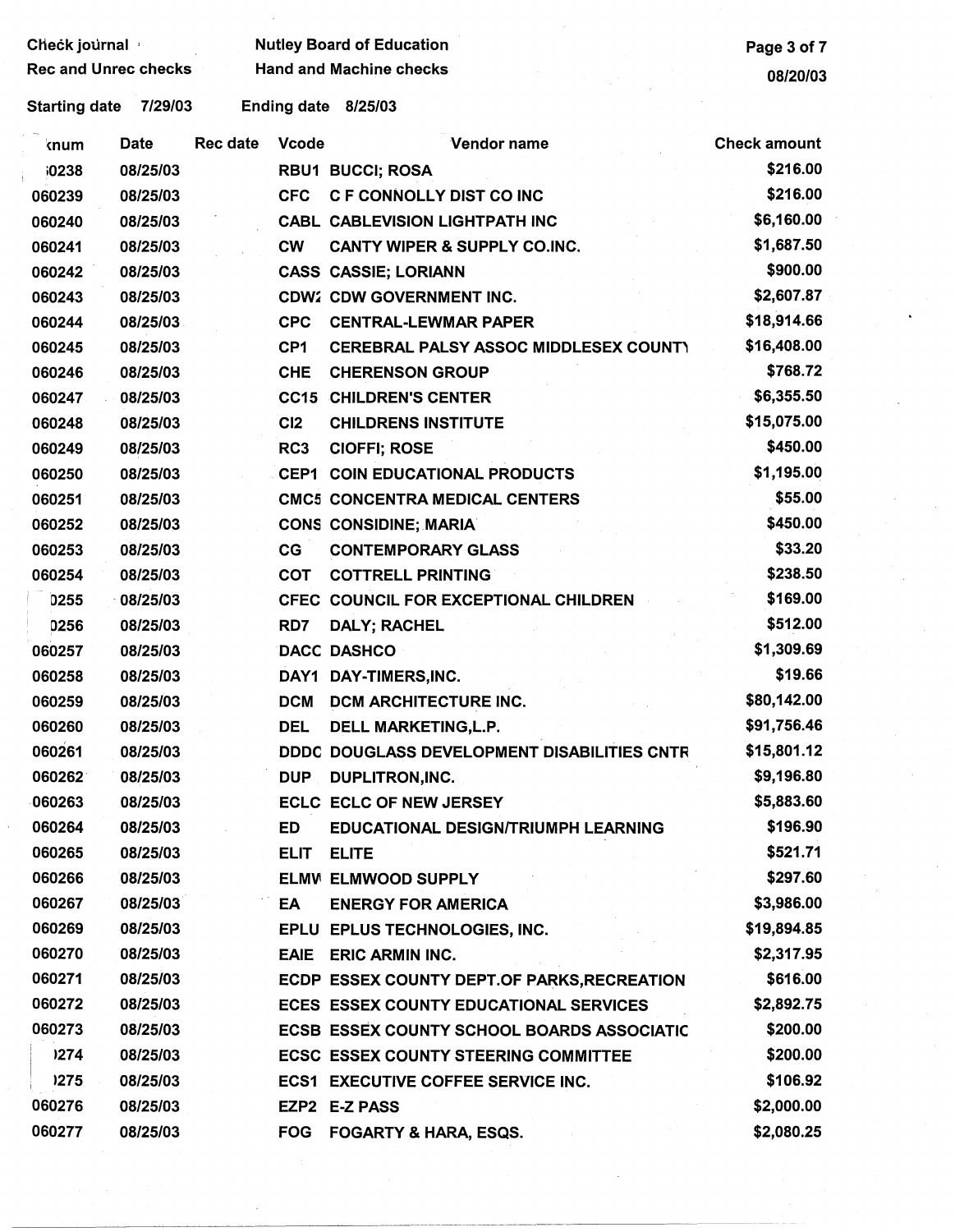| <b>Check journal</b><br><b>Rec and Unrec checks</b> |             |          | <b>Nutley Board of Education</b> | Page 4 of 7<br>08/20/03                        |                     |
|-----------------------------------------------------|-------------|----------|----------------------------------|------------------------------------------------|---------------------|
|                                                     |             |          | <b>Hand and Machine checks</b>   |                                                |                     |
| <b>Starting date</b>                                | 7/29/03     |          | <b>Ending date</b>               | 8/25/03                                        |                     |
| <b>Cknum</b>                                        | <b>Date</b> | Rec date | <b>Vcode</b>                     | Vendor name                                    | <b>Check amount</b> |
| 060278                                              | 08/25/03    |          | NF <sub>2</sub>                  | <b>FOGLIO; NANCY</b>                           | \$225.12            |
| 060279                                              | 08/25/03    |          | <b>FCC</b>                       | <b>FRANKLIN CENTRAL COMMUNICATIONS</b>         | \$600.00            |
| 060280                                              | 08/25/03    |          | <b>GPB</b>                       | <b>GACCIONE, POMACO &amp; BECK</b>             | \$3,853.50          |
| 060281                                              | 08/25/03    |          |                                  | <b>GEC4 GE CAPITAL</b>                         | \$675.00            |
| 060282                                              | 08/25/03    |          | <b>GSI</b>                       | <b>GIANT SERVICES INC</b>                      | \$3,784.04          |
| 060284                                              | 08/25/03    |          |                                  | <b>GRAN GRAINGER INC.</b>                      | \$6,913.51          |
| 060285                                              | 08/25/03    |          | <b>GSC</b>                       | <b>GRIFFITH SHADE COMPANY</b>                  | \$405.35            |
| 060286                                              | 08/25/03    |          | <b>HBJ</b>                       | <b>HARCOURT, INC.</b>                          | \$81.21             |
| 060287                                              | 08/25/03    |          | hci                              | <b>HIGHSMITH</b>                               | \$1,275.12          |
| 060288                                              | 08/25/03    |          | <b>HHT</b>                       | <b>HILL; HILLARY</b>                           | \$450.00            |
| 060289                                              | 08/25/03    |          | <b>HDC</b>                       | <b>HOME DEPOT COMM.ACCT.</b>                   | \$80.83             |
| 060290                                              | 08/25/03    |          | HMC                              | <b>HOUGHTON MIFFLIN CO.</b>                    | \$10,866.76         |
| 060291                                              | 08/25/03    |          | HS <sub>3</sub>                  | <b>HUBBARD SCIENTIFIC</b>                      | \$281.32            |
| 060292                                              | 08/25/03    |          |                                  | HUDS HUDSON & BERGEN CO.                       | \$35.20             |
| 060293                                              | 08/25/03    |          | IBM3                             | <b>IBM CORPORATION</b>                         | \$167.66            |
| 060294                                              | 08/25/03    |          | <b>ILT</b>                       | <b>IL TULIPANO</b>                             | \$400.00            |
| 060295                                              | 08/25/03    |          | <b>IOE</b>                       | <b>IMPERIAL OFFICE EQUIPMENT</b>               | \$80.00             |
| 060296                                              | 08/25/03    |          | <b>INS</b>                       | <b>INSTRUCTIVISION</b>                         | \$379.59            |
| 060297                                              | 08/25/03    |          | <b>IPAR</b>                      | <b>IPARADIGMS LLC</b>                          | \$1,262.00          |
| 060298                                              | 08/25/03    |          | <b>JRV</b>                       | J.R. VACCARO, INC.                             | \$2,475.93          |
| 060299                                              | 08/25/03    |          | JS.                              | JEFFCO, INC.                                   | \$53.00             |
| 060300                                              | 08/25/03    |          | <b>JBS</b>                       | <b>JERSEY BUS SALES</b>                        | \$47.40             |
| 060301                                              | 08/25/03    |          | JRI                              | <b>JOSEPH RICCIARDI INC.</b>                   | \$2,499.34          |
| 060302                                              | 08/25/03    |          | JUA1                             | <b>JUDRICH ASSOCIATES</b>                      | \$1,650.00          |
| 060303                                              | 08/25/03    |          |                                  | <b>KURZ KURZWEIL EDUCATIONAL SYSTEMS GROUP</b> | \$1,095.00          |
| 060304                                              | 08/25/03    |          |                                  | LASU LANDSCAPE SUPPLY, INC.                    | \$52.00             |
| 060305                                              | 08/25/03    |          | <b>LEC</b>                       | <b>LANG EQUIPMENT CO.</b>                      | \$3,140.36          |
| 060306                                              | 08/25/03    |          |                                  | <b>LCON L-COM</b>                              | \$3,732.86          |
| 060307                                              | 08/25/03    |          | LFS.                             | <b>LEAP FROG SCHOOLHOUSE</b>                   | \$1,519.56          |
| 060308                                              | 08/25/03    |          | <b>LUX</b>                       | <b>LUXURY FLOORS</b>                           | \$3,372.36          |
| 060309                                              | 08/25/03    |          | M&I                              | M & I METRO IMAGING SERVICES INC.              | \$510.00            |
| 060310                                              | 08/25/03    |          |                                  | NMC1 MCDONALD; NANCY                           | \$480.00            |
| 060311                                              | 08/25/03    |          | CP <sub>9</sub>                  | MEDIA MASTR COMPUTER PRODUCTS, INC.            | \$777.91            |
| 060312                                              | 08/25/03    |          |                                  | MSLC METROPOLITAN SPEECH & LANGUAGE CNTR.      | \$280.00            |
| 060313                                              | 08/25/03    |          | MS7                              | <b>MIDLAND SCHOOL</b>                          | \$4,882.50          |
| 060314                                              | 08/25/03    |          |                                  | HEMC MONTEROSA; HEATHER                        | \$450.00            |
| 060315                                              | 08/25/03    |          | МT                               | <b>MUSIC TIME INC.</b>                         | \$246.53            |
| 060316                                              | 08/25/03    |          |                                  | <b>MVM1 MVM PUBLISHERS</b>                     | \$1,232.00          |
| 060317                                              | 08/25/03    |          |                                  | NJN2 N.J.NETWORK FOR EDUCATIONAL RENEWAL       | \$4,000.00          |

 $\sim$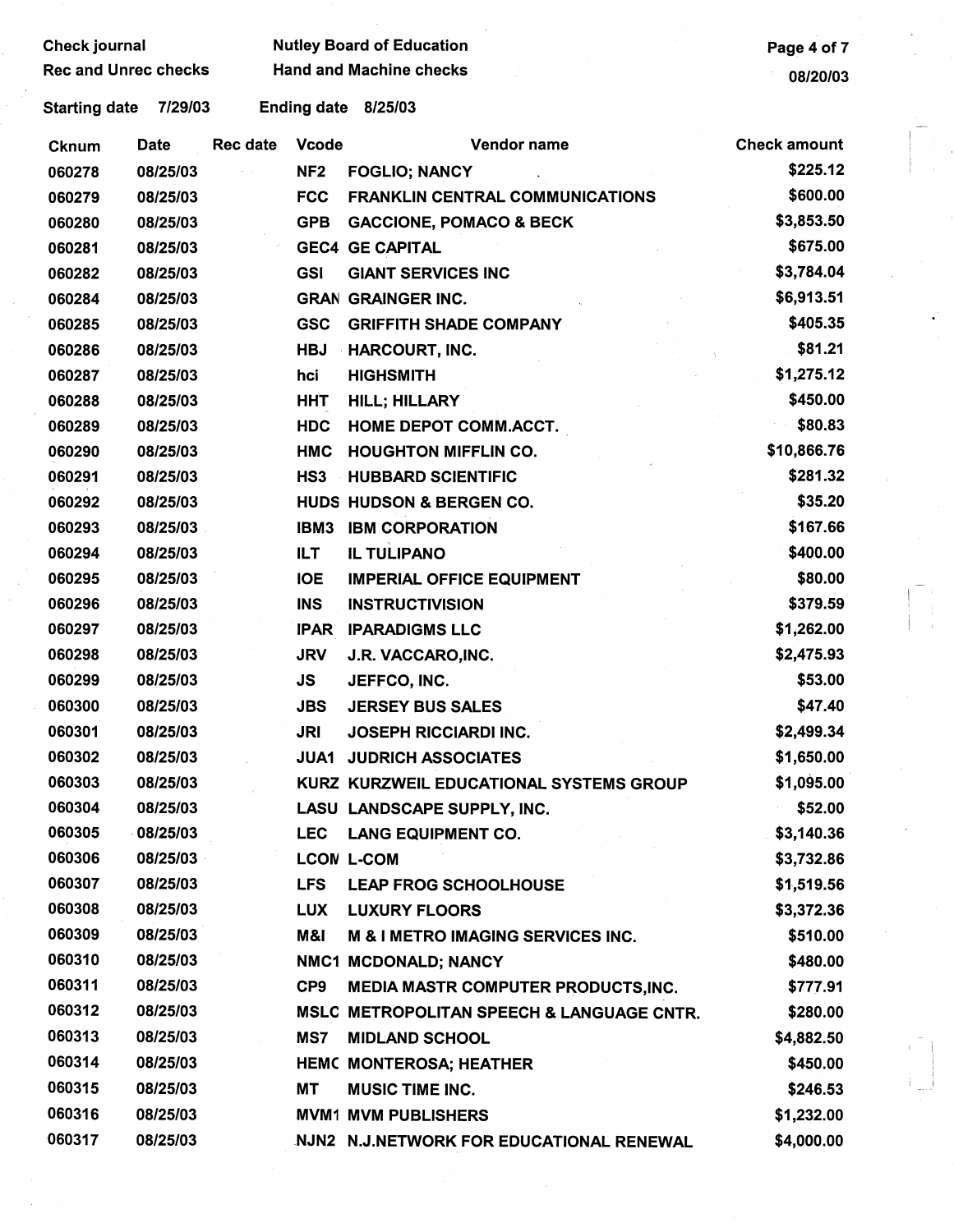| Check journal               |          | <b>Nutley Board of Education</b> | Page 5 of 7     |                                                |                     |
|-----------------------------|----------|----------------------------------|-----------------|------------------------------------------------|---------------------|
| <b>Rec and Unrec checks</b> |          | <b>Hand and Machine checks</b>   |                 |                                                |                     |
| <b>Starting date</b>        | 7/29/03  |                                  |                 | Ending date 8/25/03                            |                     |
| <b>knum</b>                 | Date     | <b>Rec date</b>                  | <b>Vcode</b>    | Vendor name                                    | <b>Check amount</b> |
| 10318                       | 08/25/03 |                                  | <b>NAS</b>      | <b>NASSP</b>                                   | \$152.00            |
| 060319                      | 08/25/03 |                                  |                 | <b>NAGC NATIONAL ASSOC.FOR GIFTED CHILDREN</b> | \$50.00             |
| 060320                      | 08/25/03 |                                  | <b>NBF</b>      | <b>NATIONAL BUSINESS FURNITURE</b>             | \$798.00            |
| 060321                      | 08/25/03 |                                  | <b>NCS</b>      | NATIONAL COMPUTER SYSTEMS PEARSON, INC         | \$420.00            |
| 060322                      | 08/25/03 |                                  |                 | NEMC NATIONAL EDUCATIONAL MUSIC CO.            | \$3,606.00          |
| 060323                      | 08/25/03 |                                  | <b>NBC</b>      | <b>NBC AUTO PARTS</b>                          | \$45.75             |
| 060324                      | 08/25/03 |                                  |                 | <b>NEFF NEFF COMPANY</b>                       | \$759.57            |
| 060325                      | 08/25/03 |                                  |                 | NJC3 NEW JERSEY CITY UNIVERSITY OGSP           | \$398.00            |
| 060326                      | 08/25/03 |                                  | <b>NL</b>       | <b>NEWARK LIGHT CO.</b>                        | \$3,040.28          |
| 060327                      | 08/25/03 |                                  |                 | <b>NJA8 NJAPIE</b>                             | \$150.00            |
| 060328                      | 08/25/03 |                                  |                 | <b>NJAS NJASBO</b>                             | \$1,050.00          |
| 060329                      | 08/25/03 |                                  |                 | <b>NJSB NJSBA</b>                              | \$590.00            |
| 060331                      | 08/25/03 |                                  |                 | NJN1 NORTH JERSEY MEDIA GROUP INC.             | \$306.03            |
| 060332                      | 08/25/03 |                                  |                 | <b>CMHS NORTHWEST ESSEX COMMUNITY</b>          | \$5,759.09          |
| 060333                      | 08/25/03 |                                  |                 | <b>NBOE NUTLEY BOARD OF EDUCATION</b>          | \$4,337.18          |
| 060334                      | 08/25/03 |                                  | <b>NSR</b>      | NUTLEY SHOP-RITE, INC.                         | \$406.28            |
| 060335                      | 08/25/03 |                                  |                 | ONE1 ONE-800-DRY CLEAN                         | \$406.25            |
| 0336                        | 08/25/03 |                                  |                 | PALE PALERMO SUPPLY COMPANY, INC.              | \$1,700.98          |
| 0337                        | 08/25/03 |                                  | PS1             | <b>PALOS SPORTS, INC</b>                       | \$179.08            |
| 060338                      | 08/25/03 |                                  | <b>PDI</b>      | PANASONIC DOCUMENT IMAGING                     | \$277.64            |
| 060339                      | 08/25/03 |                                  | BP4             | <b>PASCHAL; BERNICE</b>                        | \$450.00            |
| 060340                      | 08/25/03 |                                  | <b>PKP</b>      | PATEL MD; POORVI K                             | \$350.00            |
| 060342                      | 08/25/03 |                                  | PE3             | <b>PEARSON EDUCATION</b>                       | \$38,735.01         |
| 060343                      | 08/25/03 |                                  | PW <sub>3</sub> | <b>PEDIATRIC WORKSHOP</b>                      | \$150.00            |
| 060344                      | 08/25/03 |                                  |                 | PLC1 PERFECTION LEARNING CORP.                 | \$3,604.91          |
| 060345                      | 08/25/03 |                                  | <b>PGI</b>      | <b>PETERSON'S</b>                              | \$720.14            |
| 060346                      | 08/25/03 |                                  | PD <sub>4</sub> | PETE'S DELI                                    | \$391.98            |
| 060347                      | 08/25/03 |                                  | <b>PDK</b>      | PHI DELTA KAPPA                                | \$60.00             |
| 060348                      | 08/25/03 |                                  | PB              | PITNEY BOWES INC.                              | \$420.00            |
| 060349                      | 08/25/03 |                                  | <b>PSE</b>      | <b>PUBLIC SERVICE ELECTRIC &amp; GAS CO.</b>   | \$18,454.15         |
| 060350                      | 08/25/03 |                                  |                 | STA2 RARITAN VALLEY COMMUNITY COLLEGE          | \$300.00            |
| 060351                      | 08/25/03 |                                  |                 | RSSC REGAL STAMP & SIGN CO., INC.              | \$17.25             |
| 060352                      | 08/25/03 |                                  | <b>RF</b>       | <b>RICHARDS FLORIST</b>                        | \$166.00            |
| 060353                      | 08/25/03 |                                  | <b>RPC</b>      | <b>RIVERSIDE PUBLISHING CO</b>                 | \$486.72            |
| 060354                      | 08/25/03 |                                  | <b>RJD</b>      | <b>ROBERT JACOBSON DESIGN</b>                  | \$90.00             |
| 1355                        | 08/25/03 |                                  |                 | <b>ROSS ROSSI; ALISA</b>                       | \$450.00            |
| )356                        | 08/25/03 |                                  | <b>SSA</b>      | <b>S &amp; S WORLDWIDE</b>                     | \$75.57             |
| 060357                      | 08/25/03 |                                  |                 | <b>SAG2 SAGE DAY II</b>                        | \$1,990.00          |
| 060358                      | 08/25/03 |                                  | <b>SAP</b>      | <b>SALLY'S AUTO PARTS INC.</b>                 | \$55.92             |

 $\frac{1}{2}$ 

 $\frac{1}{2}$ 

----·· --·· --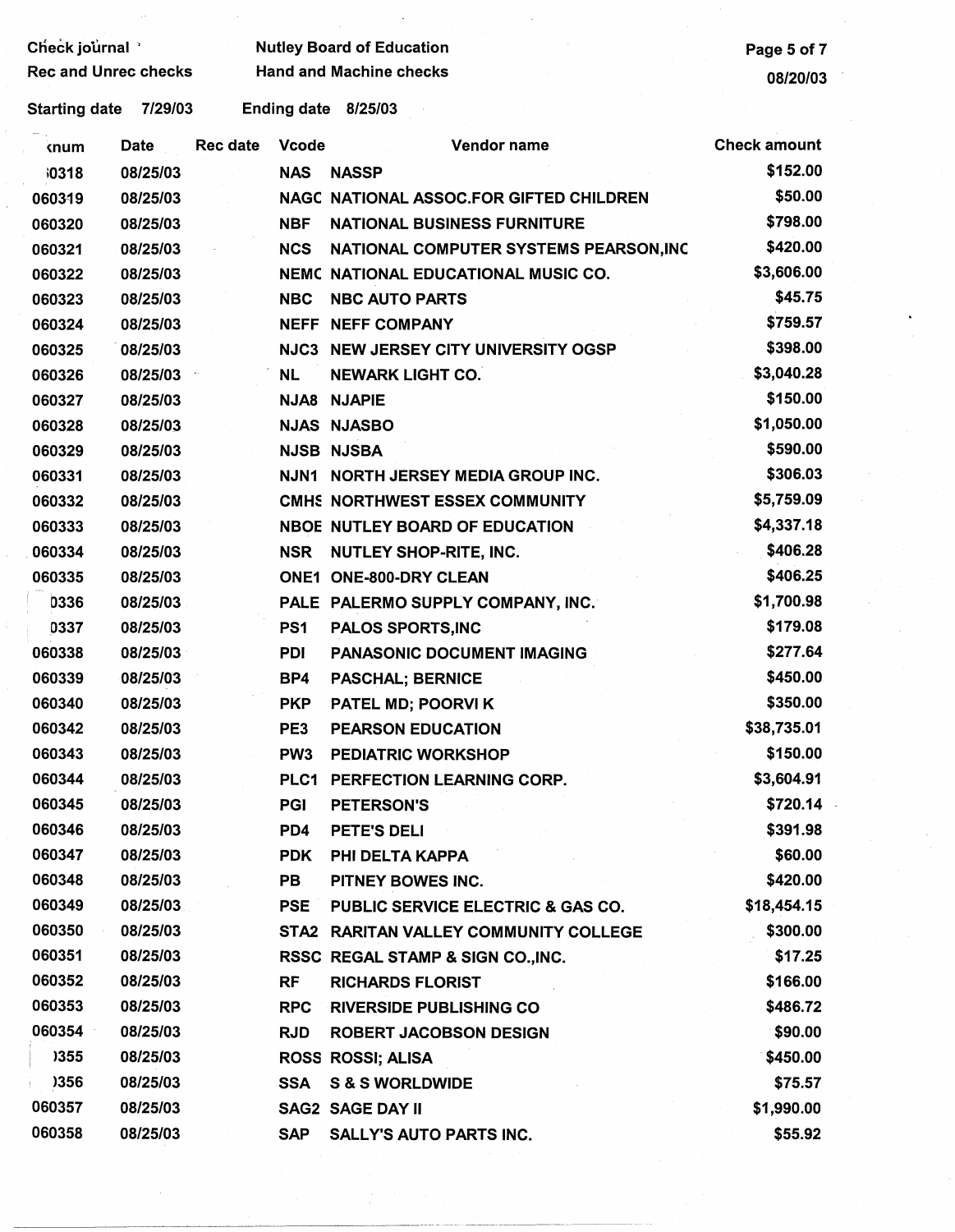| <b>Check journal</b><br><b>Rec and Unrec checks</b> |             |          | <b>Nutley Board of Education</b> | Page 6 of 7                                    |                     |
|-----------------------------------------------------|-------------|----------|----------------------------------|------------------------------------------------|---------------------|
|                                                     |             |          | <b>Hand and Machine checks</b>   | 08/20/03                                       |                     |
| <b>Starting date</b>                                | 7/29/03     |          | <b>Ending date</b>               | 8/25/03                                        |                     |
| <b>Cknum</b>                                        | <b>Date</b> | Rec date | <b>Vcode</b>                     | Vendor name                                    | <b>Check amount</b> |
| 060359                                              | 08/25/03    |          | BS <sub>2</sub>                  | <b>SANTORIELLO; BERNADETTE</b>                 | \$512.00            |
| 060360                                              | 08/25/03    |          | <b>SPC</b>                       | <b>SCHOOL SPECIALTY INC</b>                    | \$4,167.60          |
| 060361                                              | 08/25/03    |          | KS                               | <b>SERAFINO; KATHLEEN</b>                      | \$521.39            |
| 060362                                              | 08/25/03    |          |                                  | <b>LASH SHAGAWAT; LARRY</b>                    | \$150.00            |
| 060363                                              | 08/25/03    |          | CCI                              | <b>SHERWIN WILLIAMS CO.</b>                    | \$297.30            |
| 060364                                              | 08/25/03    |          | <b>SWT</b>                       | SOLID WASTE TECHNOLOGIES, INC.                 | \$199.00            |
| 060365                                              | 08/25/03    |          |                                  | <b>SORE SORENSON; DAVID</b>                    | \$450.00            |
| 060366                                              | 08/25/03    |          | $SA3 -$                          | <b>STAGE ACCENTS</b>                           | \$1,386.00          |
| 060367                                              | 08/25/03    |          |                                  | STBU STAPLES BUSINESS ADVANTAGE                | \$2,297.08          |
| 060368                                              | 08/25/03    |          |                                  | PET1 STEVEN PETERMAN                           | \$324.00            |
| 060369                                              | 08/25/03    |          | SI <sub>5</sub>                  | <b>STEWART INDUSTRIES</b>                      | \$1,212.31          |
| 060370                                              | 08/25/03    |          |                                  | STC1 STORR TRACTOR COMPANY                     | \$305.82            |
| 060371                                              | 08/25/03    |          | <b>STS</b>                       | <b>STS OF NEW JERSEY</b>                       | \$10.00             |
| 060372                                              | 08/25/03    |          |                                  | SUPS SUPERINTENDENTS' STUDY COUNCIL            | \$250.00            |
| 060373                                              | 08/25/03    |          |                                  | <b>SZUR SZURA; JILL</b>                        | \$450.00            |
| 060374                                              | 08/25/03    |          | <b>TAY</b>                       | TAYLOR WINDOW MFG. CO. INC.                    | \$685.00            |
| 060375                                              | 08/25/03    |          | <b>THC</b>                       | THIRD HALF CLUB                                | \$150.00            |
| 060376                                              | 08/25/03    |          | <b>THO</b>                       | <b>THOMSON MEDIA</b>                           | \$1,485.00          |
| 060377                                              | 08/25/03    |          | <b>SHT</b>                       | <b>TOLVE; SHERRIE</b>                          | \$450.00            |
| 060378                                              | 08/25/03    |          |                                  | TRE6 TREASURER, STATE OF NEW JERSEY            | \$170.00            |
| 060379                                              | 08/25/03    |          | <b>WPT</b>                       | <b>TREMCO</b>                                  | \$889.87            |
| 060380                                              | 08/25/03    |          | <b>BA</b>                        | <b>VERIZON</b>                                 | \$7,829.45          |
| 060381                                              | 08/25/03    |          |                                  | <b>VBOE VERONA BOARD OF EDUCATION</b>          | \$2,774.00          |
| 060382                                              | 08/25/03    |          |                                  | <b>VIDC VIDEO CORPORATION OF AMERICA</b>       | \$401.00            |
| 060383                                              | 08/25/03    |          | <b>VB</b>                        | <b>VIOLA BROTHERS INC</b>                      | \$366.60            |
| 060384                                              | 08/25/03    |          | VB.                              | <b>VIOLA BROTHERS, INC.</b>                    | \$419.23            |
| 060385                                              | 08/25/03    |          | JV -                             | <b>VIVINETTO; DR. JAMES S.</b>                 | \$483.00            |
| 060386                                              | 08/25/03    |          | VM <sub>3</sub>                  | <b>VMWARE, INC.</b>                            | \$273.00            |
| 060387                                              | 08/25/03    |          |                                  | WAST WASTE MANAGEMENT OF NJ, INC.              | \$6,692.48          |
| 060388                                              | 08/25/03    |          |                                  | <b>WGC WELCO GASES CORPORATION</b>             | \$127.30            |
| 060389                                              | 08/25/03    |          |                                  | WELL WELLNESS & REHABILITATION SERVICES, INC.  | \$330.00            |
| 060390                                              | 08/25/03    |          |                                  | GTVA WELLS FARGO FINANCIAL LEASING, INC.       | \$270.48            |
| 060391                                              | 08/25/03    |          |                                  | WG1 WEST GROUP                                 | \$103.00            |
| 060392                                              | 08/25/03    |          |                                  | <b>WTPC WESTERN TERMITE &amp; PEST CONTROL</b> | \$281.00            |
| 060393                                              | 08/25/03    |          |                                  | <b>WSA WILLIAMS SCOTSMAN, INC.</b>             | \$458.00            |
| 060394                                              | 08/25/03    |          | KW1                              | <b>WILLIAMS, M.S.SLP; KYM</b>                  | \$1,500.00          |
| 060395                                              | 08/25/03    |          | <b>WLT</b>                       | <b>WILSON LANGUAGE TRAINING</b>                | \$163.90            |
| 060396                                              | 08/25/03    |          | WS8                              | <b>WINDSOR LEARNING CENTER</b>                 | \$12,687.00         |
| 060397                                              | 08/25/03    |          | <b>WAE</b>                       | <b>WORLD ALMANAC EDUCATION</b>                 | \$2,003.45          |
|                                                     |             |          |                                  |                                                |                     |
|                                                     |             |          |                                  |                                                |                     |
|                                                     |             |          |                                  |                                                |                     |

 $\frac{1}{2} \left( \frac{1}{2} \right)$ 

 $\tilde{V}_{\rm{eff}}$ 

 $\frac{1}{\sqrt{2}}$